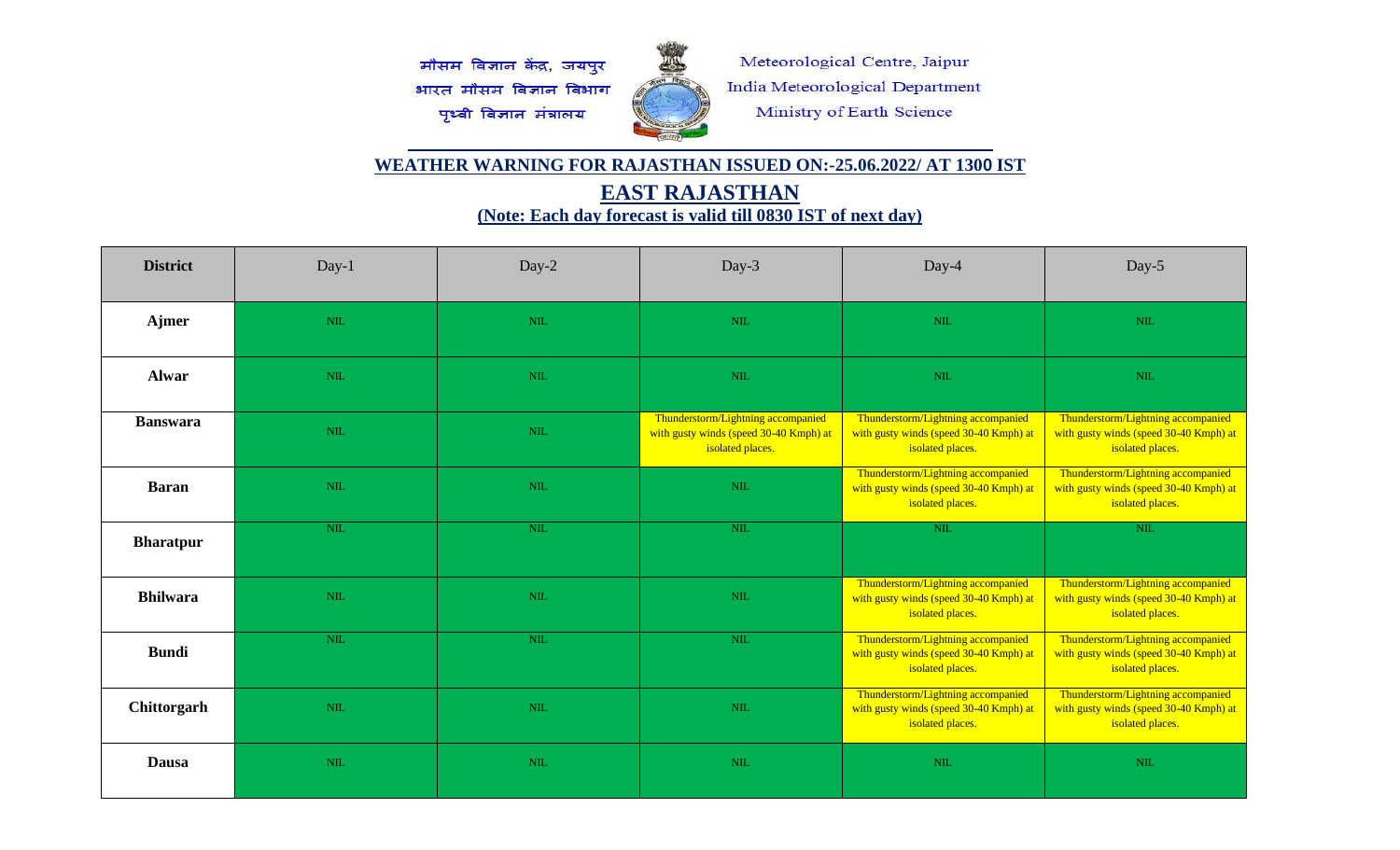| <b>Dholpur</b>   | NIL          | NIL          | $\mbox{NIL}$                                                                                     | $\mbox{NIL}$                                                                                     | NIL                                                                                              |
|------------------|--------------|--------------|--------------------------------------------------------------------------------------------------|--------------------------------------------------------------------------------------------------|--------------------------------------------------------------------------------------------------|
| <b>Dungarpur</b> | NIL          | <b>NIL</b>   | Thunderstorm/Lightning accompanied<br>with gusty winds (speed 30-40 Kmph) at<br>isolated places. | Thunderstorm/Lightning accompanied<br>with gusty winds (speed 30-40 Kmph) at<br>isolated places. | Thunderstorm/Lightning accompanied<br>with gusty winds (speed 30-40 Kmph) at<br>isolated places. |
| <b>Jaipur</b>    | NIL          | NIL          | <b>NIL</b>                                                                                       | <b>NIL</b>                                                                                       | $NIL$                                                                                            |
| <b>Jhalawar</b>  | NIL          | NIL          | <b>NIL</b>                                                                                       | Thunderstorm/Lightning accompanied<br>with gusty winds (speed 30-40 Kmph) at<br>isolated places. | Thunderstorm/Lightning accompanied<br>with gusty winds (speed 30-40 Kmph) at<br>isolated places. |
| Jhunjhunu        | <b>NIL</b>   | NIL          | <b>NIL</b>                                                                                       | <b>NIL</b>                                                                                       | $\mbox{NIL}$                                                                                     |
| <b>Karauli</b>   | NIL          | NIL          | $\mbox{NIL}$                                                                                     | $\mbox{NIL}$                                                                                     | $\mbox{NIL}$                                                                                     |
| Kota             | NIL          | NIL          | $\mbox{NIL}$                                                                                     | Thunderstorm/Lightning accompanied<br>with gusty winds (speed 30-40 Kmph) at<br>isolated places. | Thunderstorm/Lightning accompanied<br>with gusty winds (speed 30-40 Kmph) at<br>isolated places. |
| Pratapgarh       | NIL          | <b>NIL</b>   | Thunderstorm/Lightning accompanied<br>with gusty winds (speed 30-40 Kmph) at<br>isolated places. | Thunderstorm/Lightning accompanied<br>with gusty winds (speed 30-40 Kmph) at<br>isolated places. | Thunderstorm/Lightning accompanied<br>with gusty winds (speed 30-40 Kmph) at<br>isolated places. |
| Rajsamand        | NIL          | NIL          | Thunderstorm/Lightning accompanied<br>with gusty winds (speed 30-40 Kmph) at<br>isolated places. | Thunderstorm/Lightning accompanied<br>with gusty winds (speed 30-40 Kmph) at<br>isolated places. | Thunderstorm/Lightning accompanied<br>with gusty winds (speed 30-40 Kmph) at<br>isolated places. |
| Sawai Madhopur   | NIL          | NIL          | <b>NIL</b>                                                                                       | Thunderstorm/Lightning accompanied<br>with gusty winds (speed 30-40 Kmph) at<br>isolated places. | Thunderstorm/Lightning accompanied<br>with gusty winds (speed 30-40 Kmph) at<br>isolated places. |
| <b>Sirohi</b>    | NIL          | <b>NIL</b>   | Thunderstorm/Lightning accompanied<br>with gusty winds (speed 30-40 Kmph) at<br>isolated places. | Thunderstorm/Lightning accompanied<br>with gusty winds (speed 30-40 Kmph) at<br>isolated places. | Thunderstorm/Lightning accompanied<br>with gusty winds (speed 30-40 Kmph) at<br>isolated places. |
| <b>Tonk</b>      | $\mbox{NIL}$ | $\mbox{NIL}$ | $\mathop{\rm NIL}\nolimits$                                                                      | $\mathbf{NIL}$                                                                                   | Thunderstorm/Lightning accompanied<br>with gusty winds (speed 30-40 Kmph) at<br>isolated places. |
| <b>Udaipur</b>   | $\mbox{NIL}$ | $\mbox{NIL}$ | Thunderstorm/Lightning accompanied<br>with gusty winds (speed 30-40 Kmph) at<br>isolated places. | Thunderstorm/Lightning accompanied<br>with gusty winds (speed 30-40 Kmph) at<br>isolated places. | Thunderstorm/Lightning accompanied<br>with gusty winds (speed 30-40 Kmph) at<br>isolated places. |
| <b>Sikar</b>     | $\mbox{NIL}$ | NIL          | $\mbox{NIL}$                                                                                     | $\mbox{NIL}$                                                                                     | $\mbox{NIL}$                                                                                     |